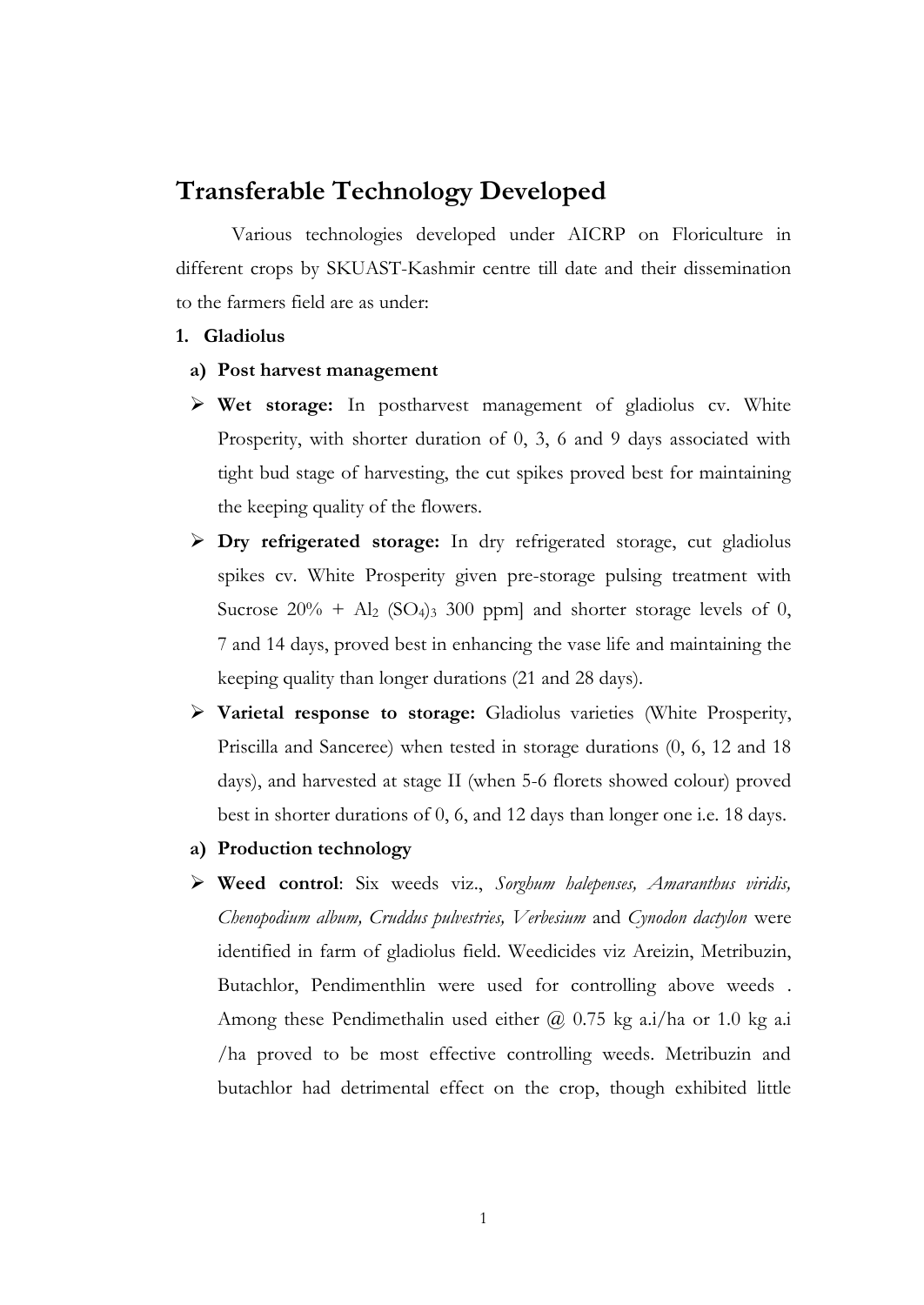influence on weeds as on cooperative basis.

## **2. Lilium**

- **a) Post harvest management**
- **Post harvest management of Lilium:** Vase solution containing 2% sucrose  $+$  200 ppm 8-HQC+200 ppm GA<sub>3</sub> was found promising for post harvest life of lilium.

## **3. Tulip**

- **a) Post harvest management**
- **Pulsing/ holding trials:** In post harvest studies of cut tulips cv. Apeldoorn pulsing and holding solutions were standardized for improving the quality and longevity of the cut scapes. The best pulsing solution was Sucrose  $(4\%)$ + Al<sub>2</sub>(SO<sub>4</sub>) 3-300 ppm followed by Sucrose (4%) + Silver thiosulphate 2mM and the best holding solution for keeping quality of cut tulips scapes was Sucrose (2%)+ STS 2mM followed by Sucrose  $(2\%)$  + citric acid 300 pp

### **4. Daffodils**

## **a) Post harvest management**

 **Pulsing/ holding trials**: Regarding the post harvest technology of daffodils, pulsing and holding solutions were standardized for improving the keeping quality of daffodil cut Spathes cv. Tunis. In pulsing trial, the best treatment was STS 2mM followed by Al2(SO4) 3-300 ppm alone or with Sucrose 4% in combination and in holding experiment two solutions viz., STS 50 ppm and  $\text{Al}_2(\text{SO}_4)3$  -300 ppm alone (without Sucrose 2% in combinations) proved best for enhancing the keeping quality of cut daffodil scapes. Sucrose 2% alone or in combination with any chemical didn't influence much in improving the quality of cut daffodils.

## **VIIb. Breeding and testing of new varieties**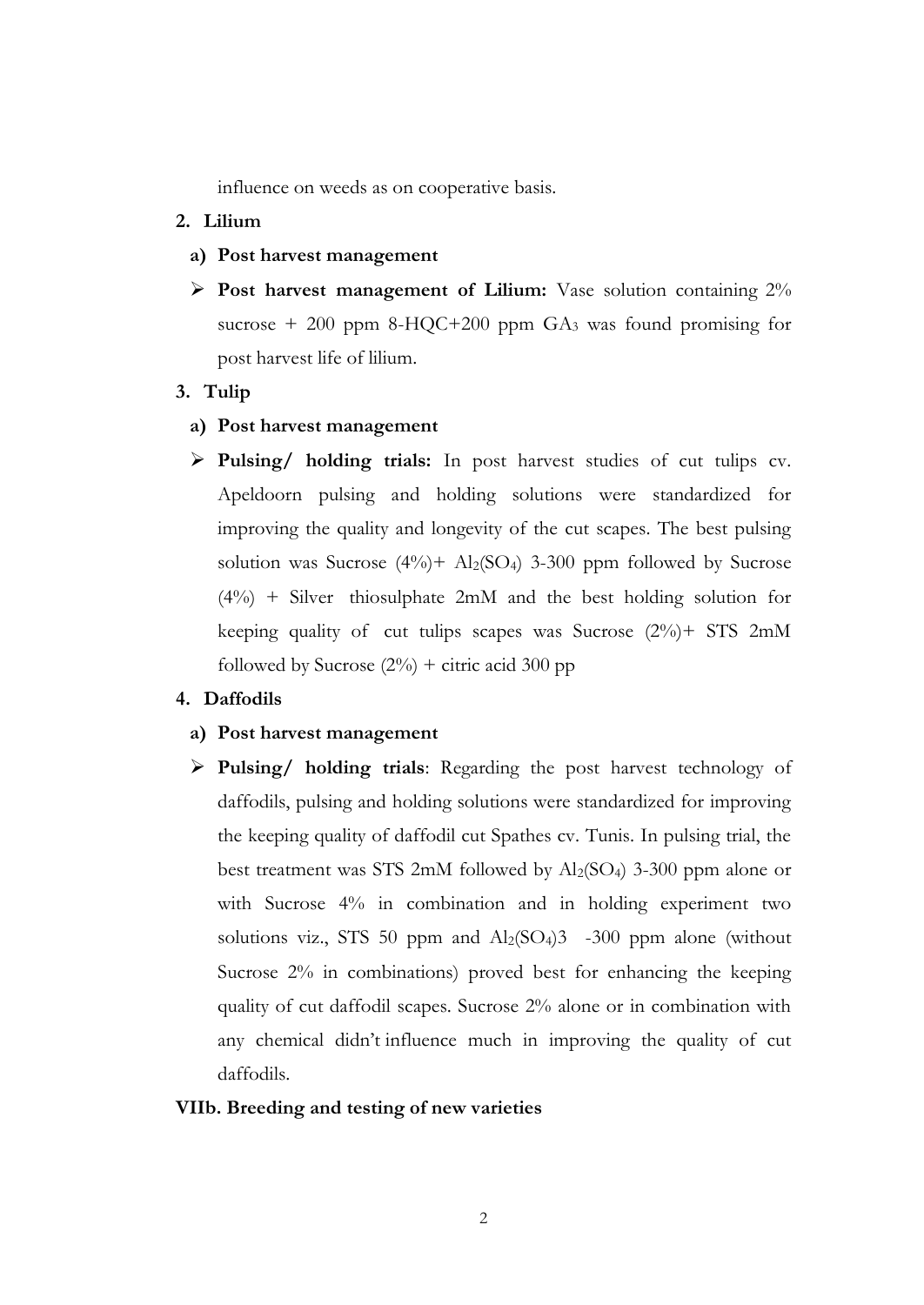In its programme of enrichment and assessment of germplasm of six crops viz; gladiolus, chrysanthemum, Tulip, Daffodils, Lilium and Alstroemeria at the AICRP on Floriculture centre, SKUAST-K, following varieties are recommended for commercial cultivation in region.

### **VIIb1. Gladiolus**

 **For cut flowers**: Amesterdom, Apple Blossom, Big Time Supreme, Eurovision, Jasckson Villa Gold, Jester, Jester Gold, Mescagami, Moralla, Oscar, Peter Pears, Priscilla, Rattna's Buttterfly, Rose and Wine, Rose Delight, Rose Supreme, Sanceree, SKG-10, Sunset Jubilee, Traderhorn, Vink's Glory, Water Melon Pink, White Friendship, White Giant, White Goddess, White Prosperity, Wind Song, Yellow Stone.

Days to sprout 33.20 Days to sprout 34.10 Spike length ( 90.15cm) Spike length 90.10(cm) No. of florets 16.10 No. of florets15.30 Fluorite size (9cm) Fluorite size (8.10cm) No. of florets open at a time 3.33 No. of florets open at a time 2.80 No. of corms/plant 1.20 No. of corms/plant1.40 Vase life 8days Vase life 8 days

White Giant Yellow Stone

### White Prosperity Eurovision

Days to sprout 36.12 Days to sprout 35.15<br>
Spike length 92.10(cm) Spike length 87.30(cm) Spike length 92.10(cm)<br>No. of florets17 Fluorite size (9cm)<br>
No. of florets open at a time 4<br>
No. of florets open at  $\lambda$  No. of florets open at No. of corm/plant12.10<br>Vase life 9.10

Spike length 86.80(cm) Spike length (80.50cm)

No. of florets 15.80 No. of florets open at a time 3.33<br>No. of corm/plant 2.14 Vase life 8.20 days

Oscar Punjab Selection

Days to sprout 32.20 Days to sprout 33.70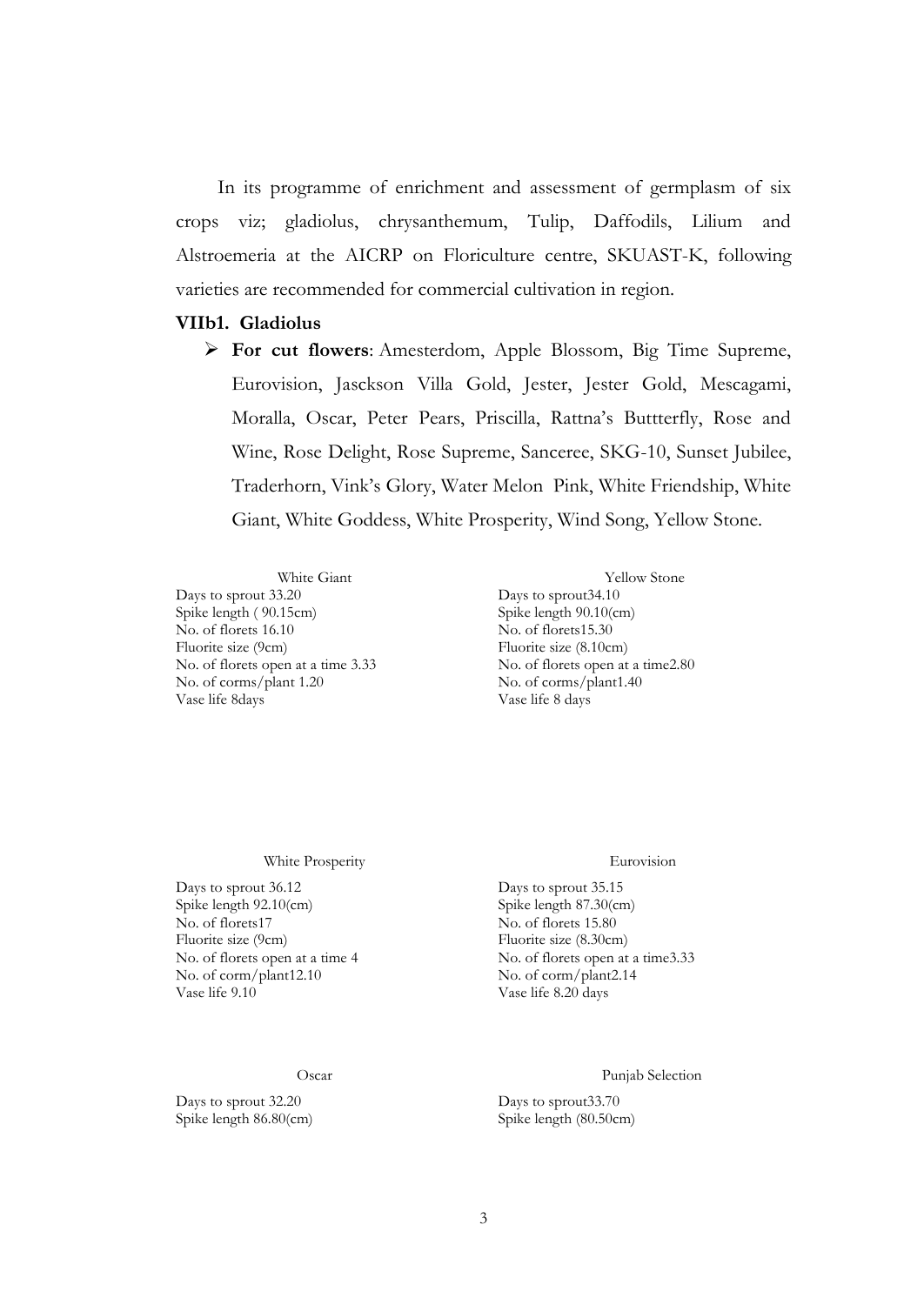No. of florets15.60 No. of florets14.30 Fluorite size (7.30cm) Fluorite size (8cm) No. of florets open at a time4.10 No. of florets open at a time3.14 No. of corm/plant 2.16 No. of corm/plant 1.40 Vase life 9 days Vase life 7days

No. of florets16.80<br>Fluorite size (8.50cm)

Vase life 9days

### Traderhorn Moralla

Days to sprout 34.10 Days to sprout 31.16 Spike length (90cm)<br>
No. of florets 16.80<br>
No. of florets 17 Fluorite size (8.50cm) Fluorite size (8.20cm) No. of florets open at a time 4 No. of florets open at a time No. of corms/plant2.15 No. of corms/plant 2.16<br>Vase life 9days Vase life 8.30

Days to sprout 30.14 Days to sprout 35.20 Spike length (85.60cm) Spike length (88.70cm) No. of florets24.20 No. of florets16 Fluorite size (8.10cm) Fluorite size (9cm) No. of florets open at a time 3.30 No. of florets open at a time3 No. of corms/plant2.16 No. of corms/plant 2.15 Vase life 7.90 days Vase life8 8days

### Purple King Pusa Suhagin

### Regency Buff Beauty

Days to sprout 30.15 Days to sprout 35.10 Spike length (90cm) Spike length (84.10cm) No. of florets17 No. of florets 15 Fluorite size (9.10cm) Fluorite size 7.10(cm) No. of florets open at a time3.16 No. of florets open at a time3 No. of corms/plant2.10 No. of corms/plant2.20 Vase life 8.10 Vase life 8.24

Following are the hybrids under gladiolus development for release and

testing

### **Table: List of gladiolus hybrids under testing and release**

**S. No Hybrids**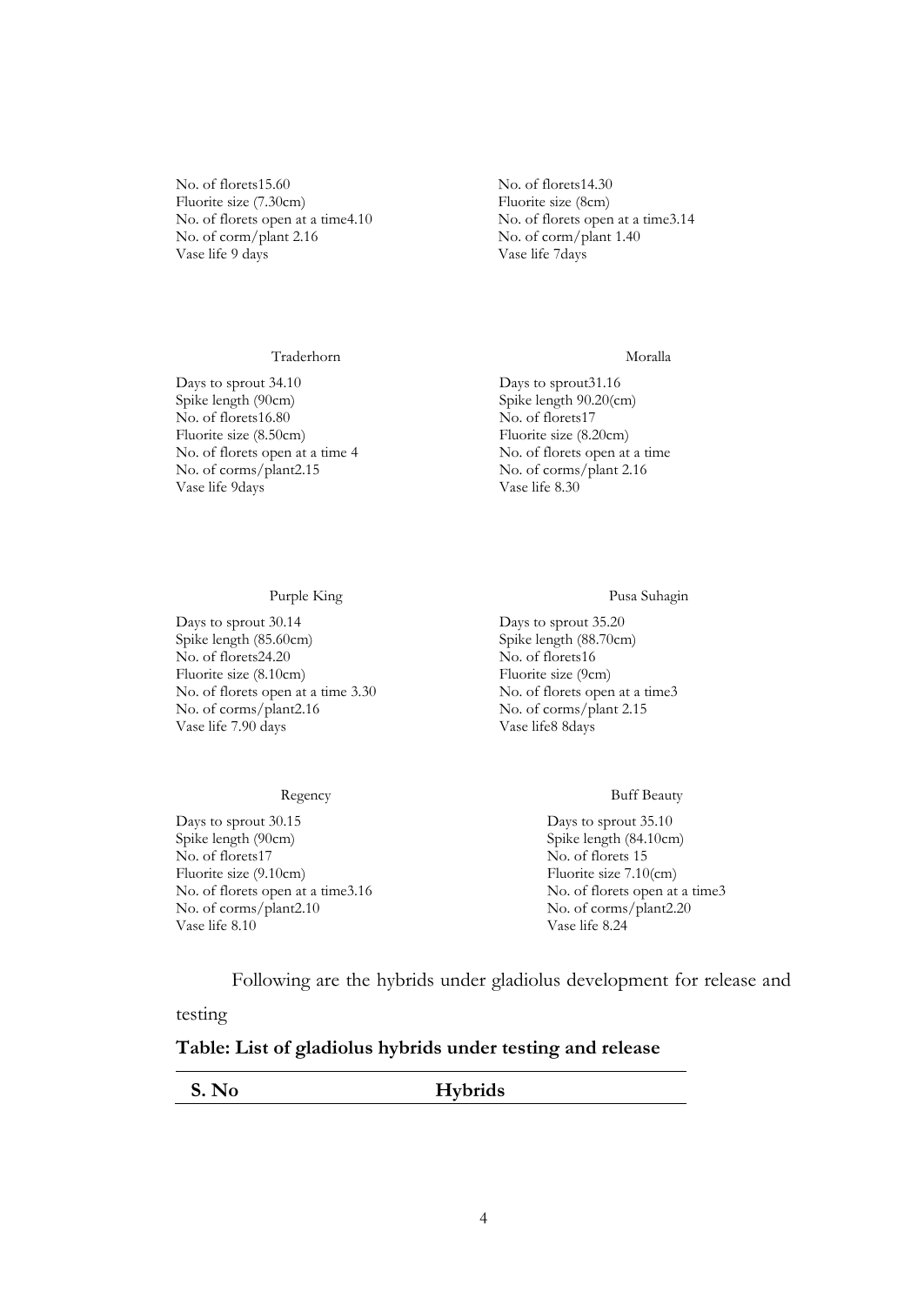- 1. White Goddess x Rose Delight
- 2. White Prosperity x Her Majesty
- 3. White Prosperity x Rose Supreme
- 4. White Prosperity x Big Time Supreme
- 5. White Prosperity x Apple Blossom
- 6. White Prosperity x White Friendship
- 7. Priscilla x Princess Margaret Rose
- 8. Friendship white x White prosperity
- 9. White Prosperity x Princess Margat Rose
- 10. White Prosperity x Peter Pears
- 11. White Prosperity x Red Majesty
- 12. Priscilla x Big Time Supreme
- 13. Priscilla x Her Majesty
- 14. Priscilla x Rose Delight
- 15. Fidelo x Peter Pears
- 16. Priscilla x Apple Blossom
- 17. Fidelo x Big Time Supreme
- 18. Traderhorn x White Prosperity
- 19. Amsterdom x Rose Delight
- 20. White Prosperity x Fidelo

## **Hybrid varieties**

Days to sprout 32.15 Days to sprout 30. Spike length (90.10cm) Spike length (90 10cm) No. of florets17.10 No. of florets17.05 Fluorite size (9.cm) Fluorite size (9.10cm) No. of florets open at a time3.12 No. of florets open at a time3 No. of cormels/plant No. of cormels/plant Vase life8.10 Vase life 9.10

Days to sprout 33.10 Days to sprout 33.15

(Traderhorn x White Prosperity)(SKG1) (White Prosperity x Red Majesty) (SKG2)

(Amsterdom x Rose Delight) SKG3) (Priscilla x Big Time Supreme) SKG4)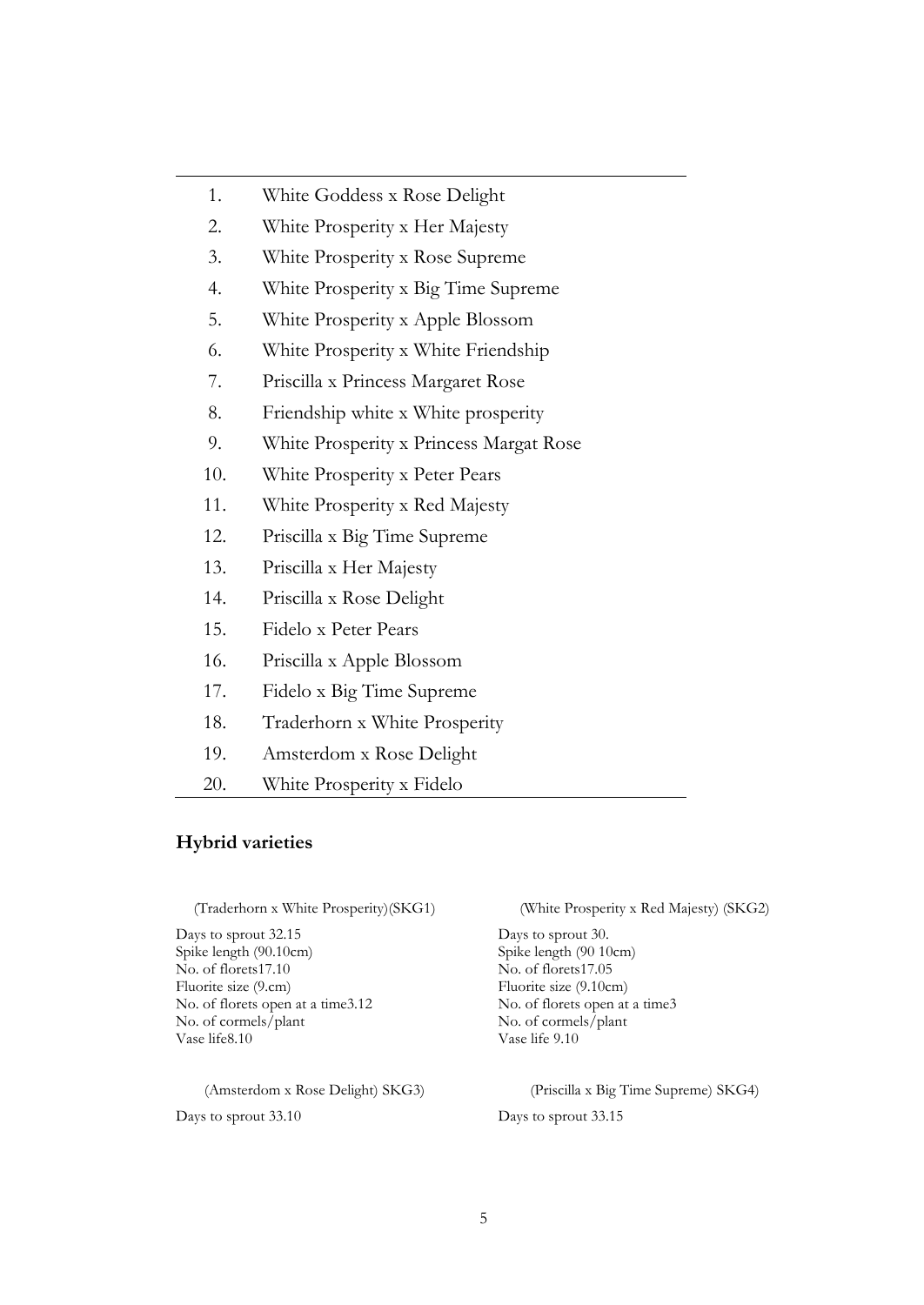Spike length (89.10cm) Spike length (980cm)<br>No. of florets16.20 No. of florets16.18 No. of florets16.20 Fluorite size (9.10cm) Fluorite size (9.m) No. of florets open at a time3.08 No. of florets open at a time3.40 No. of corms/plant2 No. of corms/plant2.30 Vase life 8.40 Vase life 8.10

Days to sprout 34.10 Days to sprout 34.72 Spike length (92cm)<br>
No. of florets17.20<br>
No. of florets16.32<br>
No. of florets16.32  $\overline{\text{No}}$ . of florets17.20 Fluorite size (9.50cm) Fluorite size (8.10cm) No. of corms/plant 2.15 No. of corms/plant 2.20<br>Vase life8.10 Vase life7.30

(White Prosperity x Rose Supreme) SKG5) (White Prosperity x Big Time Supreme) SKG6)

No. of florets open at a time 3. No. of florets open at a time 3.20 Vase life7.30

Days to sprout 35.20 Days to sprout 35.15 Spike length (88cm)<br>
No. of florets14.30<br>
No. of florets14 No. of florets14.30 Fluorite size (9.12cm) Fluorite size (9.10cm) No. of florets open at a time 3.20 No. of florets open at a time 3 No. of corms/plant2.10 No. of corms/plant 2.10<br>Vase life 8. No. of corms/plant 2.10

### (Priscilla x Her Majesty) SKG7) (Priscilla x Rose Delight) SKG8)

Vase life 8.20

Days to sprout 35.10 Days to sprout 30.16 Spike length (90.10cm) Spike length (84cm) No. of florets15 No. of florets Fluorite size 8.20(cm) Fluorite size (cm) No. of florets open at a time 2.16 No. of florets open at a time No. of corms/plant2.40 No. of corms/plant2.15 Vase life9.10 Vase life8.30

(Fidelo x Peter Pears) SKG9) (White Prosperity x Apple Blossom) SKG10)

(White Prosperity x White Friendship)

### SKG11)

Days to sprout 34.16 Days to sprout 30.20 No. of florets16.12 No. of florets17.12

(Priscilla x Apple Blossom) SKG12)

Spike length (88cm) Spike length (90.10cm)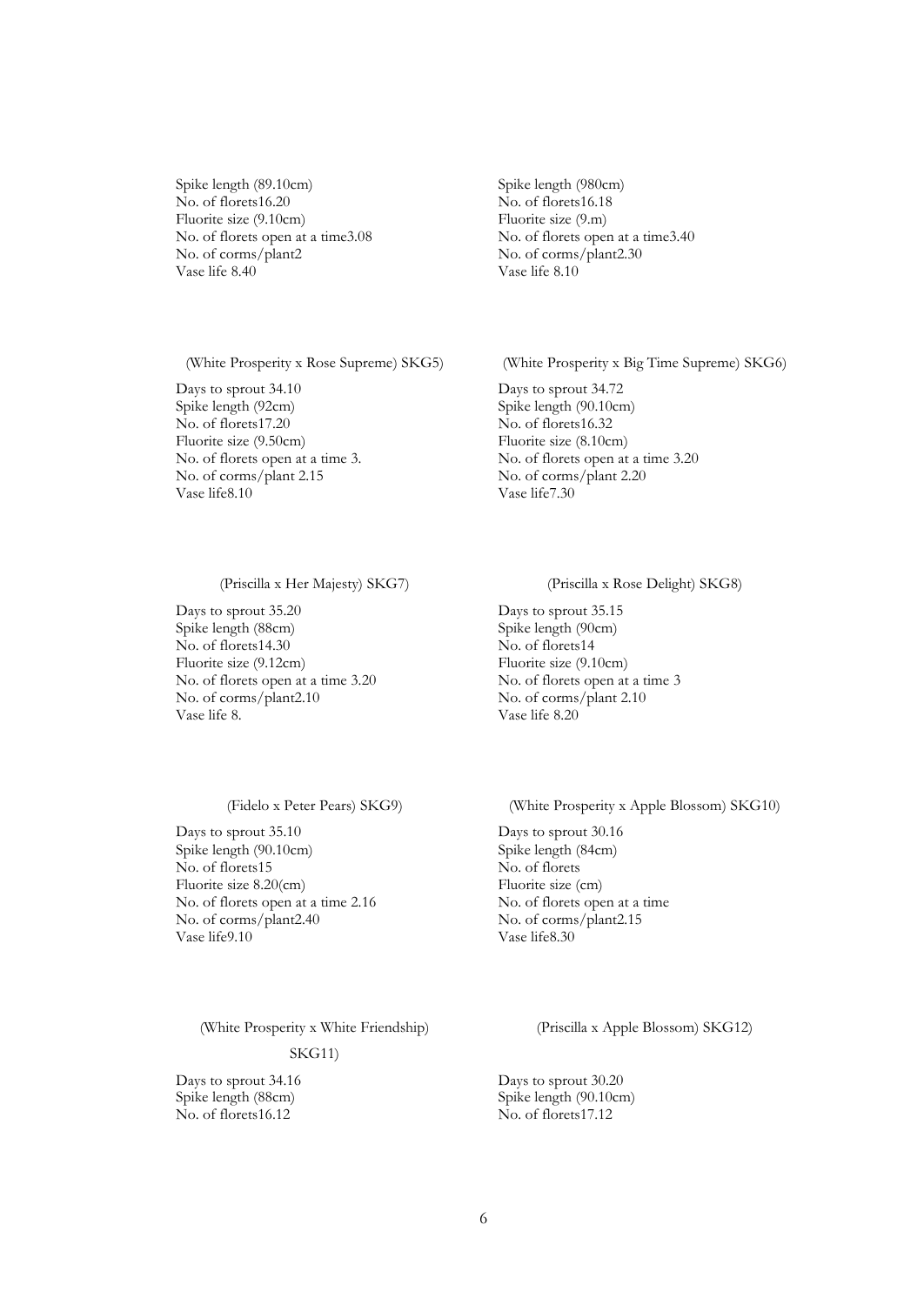Fluorite size (9.14cm) Fluorite size (9.cm) No. of florets open at a time3.30 No. of florets open at a time3.14 No. of corms/plant2.15 No. of corms/plant2.20<br>Vase life 8.40 Vase life 8 Vase life 8.40

(Priscilla x Princess Margaret Rose) SKG13) (Fidelo x Big Time Supreme) SKG14)

Days to sprout37.10 Days to sprout34.14<br>Spike length (88.30cm) Spike length (90cm) Spike length (88.30cm) Spike length (90<br>No. of florets14.40 No. of florets16 No. of florets14.40 No. of florets16<br>Fluorite size (7.90cm) Fluorite size (8.90cm) Fluorite size (7.90cm)<br>
No. of florets open at a time2.90<br>
No. of florets open at a time3 No. of florets open at a time2.90 No. of florets open at No. of corms/plant2.18 No. of corms/plant2 No. of cormss/plant2.18 No. of corms<br>Vase life8.12 Vase life8.30 Vase life8.12

(Friendship white x White prosperity)

### SKG15)

Days to sprout 34.15 Days to sprout 30.50 Spike length (90.20cm) Spike length (89cm) No. of florets17.18 No. of florets16.14 Fluorite size (9.10cm) Fluorite size (9.10cm) No. of florets open at a time3.10 No. of florets open at a time3 No. of corms/plant2.10 No. of corms/plant2.16 Vase life 9.10 Vase life 8.10

Days to sprout 36.15 Days to sprout 33.18 Spike length (86.15cm)<br>
No. of florets16<br>
No. of florets14<br>
No. of florets14 No. of florets16 Fluorite size (9.10cm) Fluorite size (7cm) No. of florets open at a time<br>No. of florets open at a time3 No. of corms/plant2.16 No. of corms/plant1.5 Vase life8.30 Vase life6

Days to sprout 36.15 Days to sprout 36.18<br>
Spike length (90cm) Spike length (80cm) Spike length (90cm) Spike length (80cm) Spike length (80cm) Spike length (80cm) Spike length (80cm) Spike length (80cm) Spike length (80cm) Spike length (80cm) Spike length (80cm) Spike length (80cm) Spike length (80cm) Sp No. of florets17.22<br>Fluorite size (9cm) No. of florets open at a time3.20 No. of florets open at a time3<br>No. of corms/plant2.10 No. of corms/plant2.20 No. of corms/plant2.10 No. of corms/plant2.20<br>Vase life 8. Vase life 8.30

(White Goddess x Rose Delight) SKG16)

### (White Prosperity x Fidelo) SKG17) (White Prosperity x Her Majesty) SKG18)

### (White Prosperity x Peter Pears) SKG19) (White Prosperity x Princess Margat Rose)

### SKG20)

Fluorite size (8.10cm) Vase life 8.30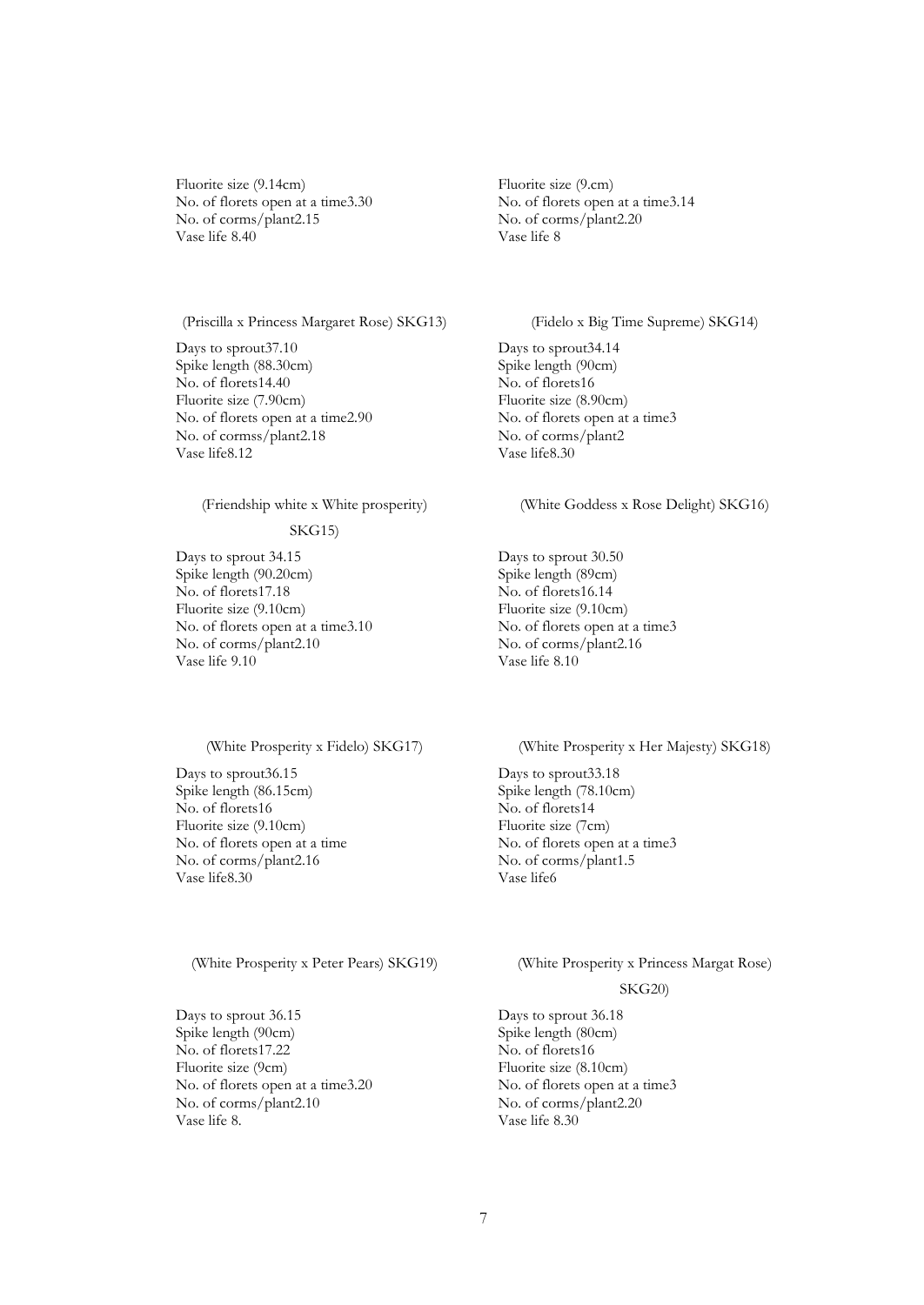## **VIIb2. Chrysanthemum**

- **For pot culture**: Arun Kumar, Arun Singar, Hemant Singar, Local White, Panchoo, Peet Singar, Sharad Singar, Sweta Singar.
- **For cut flower**: Alison, Apsara, Baggi, Basanti, Davidson, Donald, Flirt, Pink Cloud, Raja, Vinaya, C-25, C-38, C-68 and C-136 .
- **For Garland making**: Apsara, Aparajita, Kundon, Khusroo, Lilliput, Nanako, Phyllies,Vasantika, C-122, C-125,C-147 and C-156.
- **For garden decoration**: Aparajita, Bett, Dora, Fish Tail, Local yellow, Red Gold, White Quills, C-115, C-131 and C-136.

## **VIIb3. Tulip**

- **For cut flower**: Abba, Apledoorn, Ballerian, Cassini, Golden Melody, Inzell Lucky Stricke, Parade and Purrisima.
- **For garden decoration**: Cassini, Beethoven's Memory, Cantala, and Golden Melody

Apledoorn Golden Melody

Inzell Cassini

## **VIIb4. Daffodils**

- **For cut flower :** Vansion, Wrestler, N-23, White Well, Golden Pedestal N-26,N-31,N22 and Tunis
- **For pot culture :** Scilly White, N-25, N-30 and Texas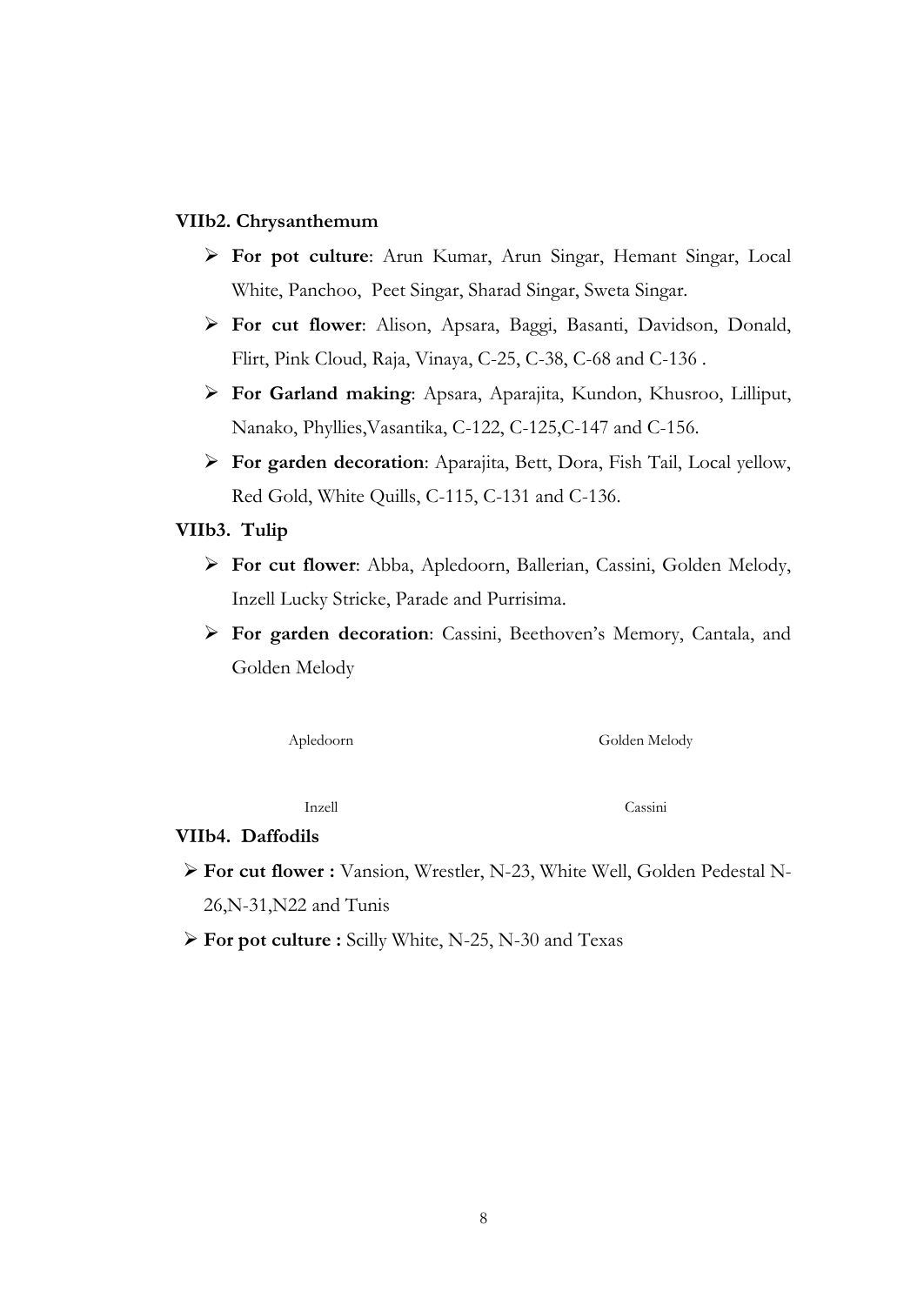| Tunis           | Vansion |
|-----------------|---------|
| Golden Pedestal | $N-25$  |

## **VIIb5. Lilium**

 **For cut flower**: London, Merced Pollyanna, Royaltrinity, Monorca, Brindsi, Courier, DreamLand, Novocenta and Elite.

| <b>Brindsi</b>                                            | Royal trinity |
|-----------------------------------------------------------|---------------|
| Dreamland                                                 | Courier       |
| VIIb6. Alstroemeria                                       |               |
| $\triangleright$ For cut flower: Allaha Din and No. 14    |               |
| $\triangleright$ For pot culture: Pluto, Serina and Rina. |               |
| Allaha Din                                                | No. 14        |
| Pluto                                                     | Rina          |

Allaha Din No. 14